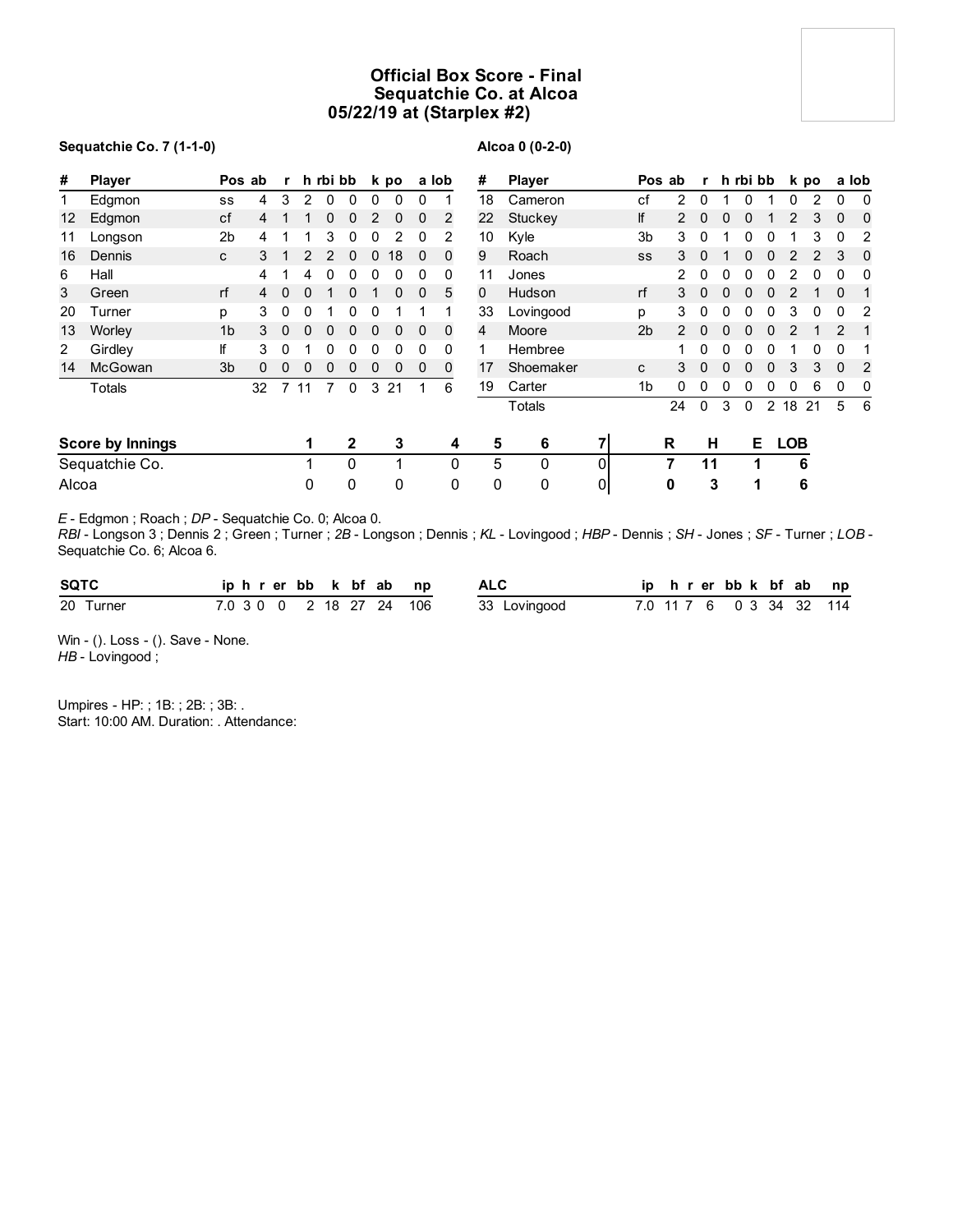## **Scoring Innings - Final Sequatchie Co. at Alcoa 05/22/19 at (Starplex #2)**

| Score by Innings |  | $\overline{\mathbf{3}}$ | $\overline{4}$ | 5  |  | <b>R</b> | H   |              | E LOB |
|------------------|--|-------------------------|----------------|----|--|----------|-----|--------------|-------|
| Sequatchie Co.   |  |                         |                | -5 |  |          |     | $11 \quad 1$ | 6     |
| Alcoa            |  |                         |                |    |  | $\bf{0}$ | 3 1 |              | 6     |

### **Sequatchie Co. starters:**

1/SS/Ella Edgmon; 12/CF/Addy Edgmon; 11/2B/Peyton Longson; 16/C/Jesyca Dennis; 6//Megan Hall; 3/RF/Cali Green; 20/P/Mackenzie Turner; 13/1B/Josie Worley; 2/LF/Jadeyn Girdley;

### **Alcoa starters:**

18/CF/Sieanna Cameron; 22/LF/Kaylee Stuckey; 10/3B/Italia Kyle; 9/SS/Audrey Roach; 11//Juliann Jones; 0/RF/Cierra Hudson; 33/P/Kaylee Lovingood; 4/2B/Kassidy Moore; 17/C/Briana Shoemaker;

#### Top of 1st - SQTC batting

Edgmon singles on a fly ball to left fielder Stuckey Edgmon steals 2nd Edgmon pops out to shortstop Roach Edgmon steals 3rd Longson grounds out, second baseman Moore to first baseman Carter. Edgmon scores Dennis is hit by pitch, Lovingood pitching Hall singles on a hard ground ball to left fielder Stuckey Green grounds out, shortstop Roach to first baseman Carter 1 R, 2 H, 0 E, 2 LOB.

#### Top of 3rd - SQTC batting

Edgmon hits a ground ball and reaches on an error by shortstop Roach Edgmon steals 2nd Edgmon strikes out swinging, Lovingood pitching Longson flies out to left fielder Stuckey Dennis singles on a hard ground ball to left fielder Stuckey. Edgmon scores Hall singles on a pop fly to right fielder Hudson Green strikes out swinging, Lovingood pitching 1 R, 2 H, 1 E, 2 LOB.

Top of 5th - SQTC batting Edgmon singles on a line drive to left fielder Stuckey Edgmon steals 2nd Edgmon singles on a pop fly to left fielder Stuckey Edgmon steals 2nd Longson doubles on a fly ball to center fielder Cameron. Edgmon scores. Edgmon scores Dennis doubles on a hard ground ball to left fielder Stuckey. Longson scores Hall singles on a ground ball to second baseman Moore Hall steals 2nd Green grounds out, shortstop Roach to first baseman Carter. Dennis scores Turner out on sacrifice fly to center fielder Cameron. Hall scores Worley flies out to left fielder Stuckey

5 R, 5 H, 0 E, 0 LOB.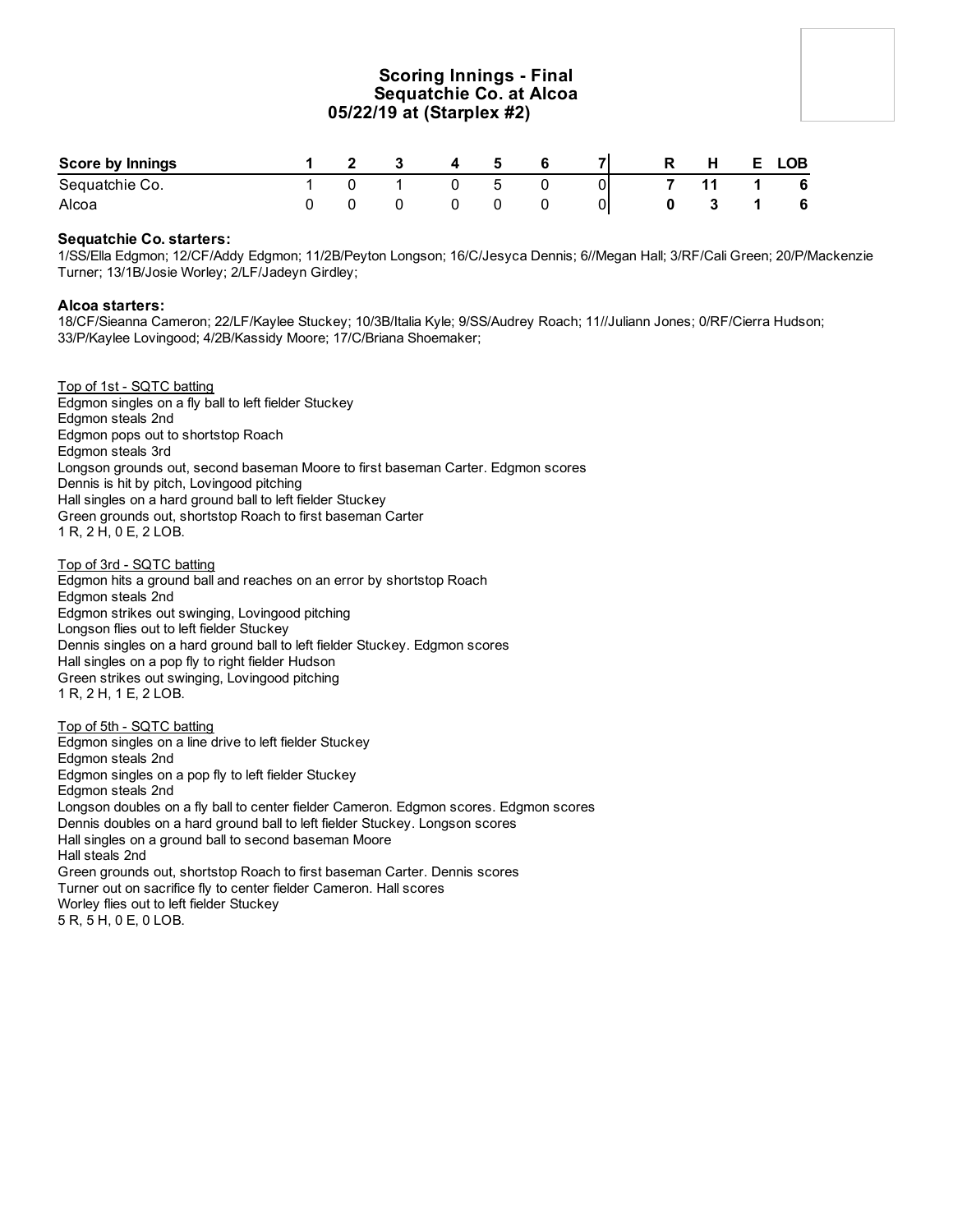# **Play By Play (Full) - FinalSequatchie Co. at Alcoa**

## **05/22/19 at (Starplex #2)**

| Score by Innings |  |  | -5 |    | R | <b>H</b> | LOB. |
|------------------|--|--|----|----|---|----------|------|
| Sequatchie Co.   |  |  | ᄃ  | 01 |   |          | - 6  |
| Alcoa            |  |  |    | 01 |   |          | - 6  |

### **Sequatchie Co. starters:**

1/SS/Ella Edgmon; 12/CF/Addy Edgmon; 11/2B/Peyton Longson; 16/C/Jesyca Dennis; 6//Megan Hall; 3/RF/Cali Green; 20/P/Mackenzie Turner; 13/1B/Josie Worley; 2/LF/Jadeyn Girdley;

### **Alcoa starters:**

18/CF/Sieanna Cameron; 22/LF/Kaylee Stuckey; 10/3B/Italia Kyle; 9/SS/Audrey Roach; 11//Juliann Jones; 0/RF/Cierra Hudson; 33/P/Kaylee Lovingood; 4/2B/Kassidy Moore; 17/C/Briana Shoemaker;

| 1st Inning                                                                       |             |   |          |     |     |
|----------------------------------------------------------------------------------|-------------|---|----------|-----|-----|
| Top of 1st - SQTC batting                                                        | This Inning |   | R H      | E L |     |
| Edgmon singles on a fly ball to left fielder Stuckey                             | <b>SOTC</b> |   |          |     | - 2 |
| Edgmon steals 2nd                                                                | ALC.        | 0 | $\Omega$ |     |     |
| Edgmon pops out to shortstop Roach                                               |             |   |          |     |     |
| Edgmon steals 3rd                                                                |             |   |          |     |     |
| Longson grounds out, second baseman Moore to first baseman Carter. Edgmon scores |             |   |          |     |     |
| Dennis is hit by pitch, Lovingood pitching                                       |             |   |          |     |     |
| Hall singles on a hard ground ball to left fielder Stuckey                       |             |   |          |     |     |
| Green grounds out, shortstop Roach to first baseman Carter                       |             |   |          |     |     |

Bottom of 1st - ALC batting

Cameron hits a ground ball and reaches on an error by shortstop Edgmon Cameron steals 2nd Stuckey strikes out swinging, Turner pitching Kyle strikes out swinging, Turner pitching Roach strikes out swinging, Turner pitching

### **2nd Inning**

| _____________<br>Top of 2nd - SQTC batting  | This Inning |  | RHEL                     |  |
|---------------------------------------------|-------------|--|--------------------------|--|
| Turner grounds out to third baseman Kyle    | SOTC        |  | $0\quad 0\quad 0\quad 0$ |  |
| Worley grounds out to third baseman Kyle    | ALC.        |  | $0\quad 0\quad 0\quad 0$ |  |
| Girdley grounds out to second baseman Moore |             |  |                          |  |

Bottom of 2nd - ALC batting Jones strikes out swinging, Turner pitching Hudson bunts out, pitcher Turner to second baseman Longson Lovingood strikes out swinging, Turner pitching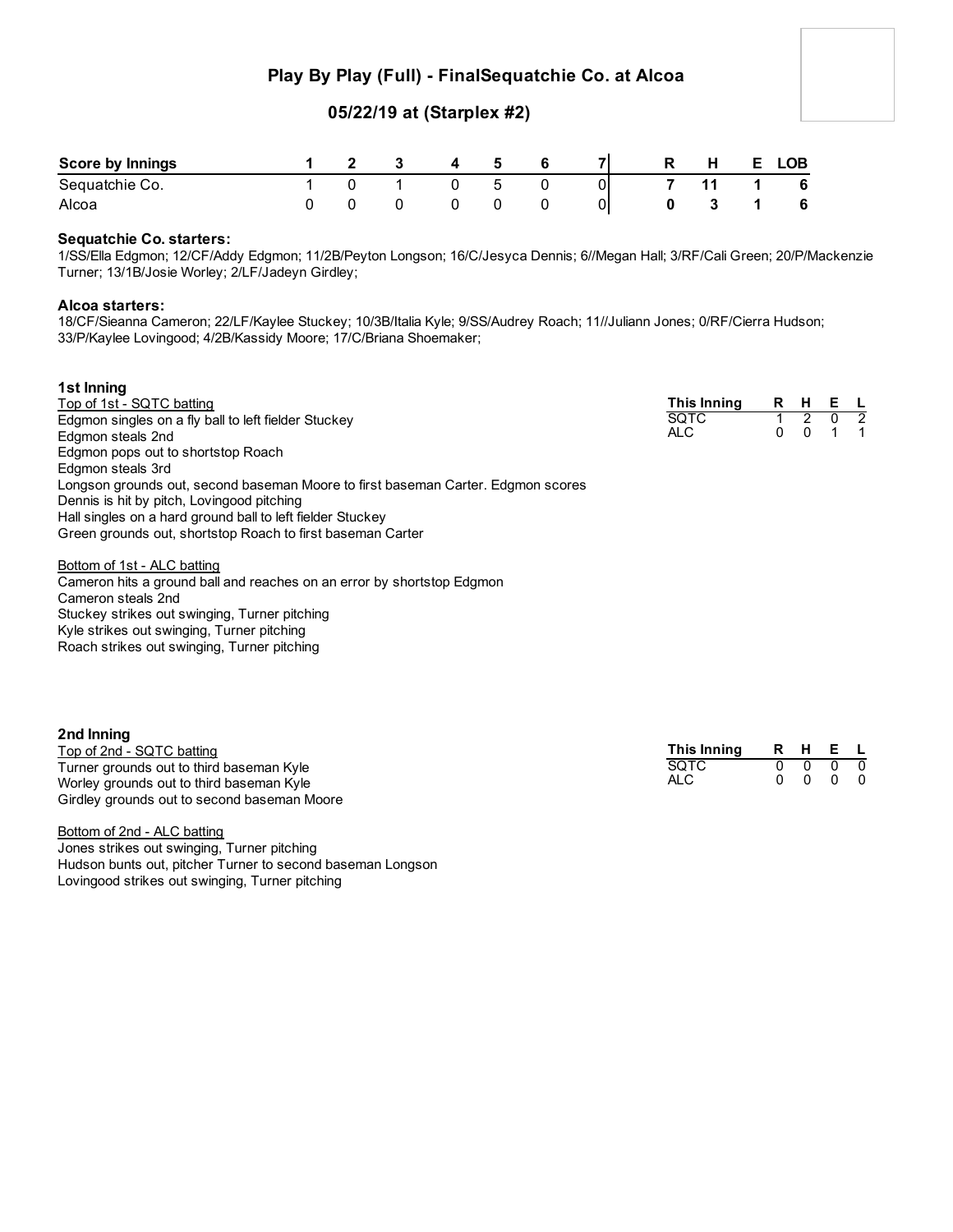| Top of 3rd - SQTC batting                                                   |
|-----------------------------------------------------------------------------|
| Edgmon hits a ground ball and reaches on an error by shortstop Roach        |
| Edgmon steals 2nd                                                           |
| Edgmon strikes out swinging, Lovingood pitching                             |
| Longson flies out to left fielder Stuckey                                   |
| Dennis singles on a hard ground ball to left fielder Stuckey. Edgmon scores |
| Hall singles on a pop fly to right fielder Hudson                           |
| Green strikes out swinging, Lovingood pitching                              |
|                                                                             |

### Bottom of 3rd - ALC batting

Moore strikes out swinging, Turner pitching Shoemaker strikes out swinging, Turner pitching Cameron singles on a bunt to third baseman McGowan Stuckey walks, Turner pitching Kyle pops out in foul territory to second baseman Longson

### **4th Inning**

**3rd Inning**

| Top of 4th - SQTC batting                 | This Inning | RHEL                     |  |
|-------------------------------------------|-------------|--------------------------|--|
| Turner flies out to right fielder Hudson  | <b>SOTC</b> | $0\quad 0\quad 0\quad 0$ |  |
| Worley grounds out to third baseman Kyle  | ALC.        | 0 1 0 1                  |  |
| Girdley flies out to left fielder Stuckey |             |                          |  |

Bottom of 4th - ALC batting Roach singles on a hard ground ball to right fielder Green Jones sacrifices to pitcher Turner Hudson strikes out swinging, Turner pitching Lovingood strikes out swinging, Turner pitching

| 5th Inning                                                                            |             |    |          |          |                  |
|---------------------------------------------------------------------------------------|-------------|----|----------|----------|------------------|
| Top of 5th - SQTC batting                                                             | This Inning | R. | - H      | E L      |                  |
| Edgmon singles on a line drive to left fielder Stuckey                                | SOTC        | 5  | 5        |          | $0\quad 0$       |
| Edgmon steals 2nd                                                                     | ALC.        | 0  | $\Omega$ | $\Omega$ | $\blacksquare$ 1 |
| Edgmon singles on a pop fly to left fielder Stuckey                                   |             |    |          |          |                  |
| Edgmon steals 2nd                                                                     |             |    |          |          |                  |
| Longson doubles on a fly ball to center fielder Cameron. Edgmon scores. Edgmon scores |             |    |          |          |                  |
| Dennis doubles on a hard ground ball to left fielder Stuckey. Longson scores          |             |    |          |          |                  |
| Hall singles on a ground ball to second baseman Moore                                 |             |    |          |          |                  |
| Hall steals 2nd                                                                       |             |    |          |          |                  |
| Green grounds out, shortstop Roach to first baseman Carter. Dennis scores             |             |    |          |          |                  |
| Turner out on sacrifice fly to center fielder Cameron. Hall scores                    |             |    |          |          |                  |
| Worley flies out to left fielder Stuckey                                              |             |    |          |          |                  |

#### Bottom of 5th - ALC batting

Moore strikes out swinging, Turner pitching Shoemaker strikes out swinging, Turner pitching Cameron walks, Turner pitching Stuckey strikes out swinging, Turner pitching

### **6th Inning**

Top of 6th - SQTC batting Girdley singles on a line drive to center fielder Cameron Edgmon grounds out to first baseman Carter Edgmon strikes out swinging, Lovingood pitching Longson lines out to shortstop Roach

Bottom of 6th - ALC batting Kyle singles on a fly ball to left fielder Girdley Roach strikes out swinging, Turner pitching Jones strikes out swinging, Turner pitching Hudson strikes out swinging, Turner pitching

| This Inning | R | н | F. |  |
|-------------|---|---|----|--|
| SQTC        |   |   |    |  |
| ALC         |   |   |    |  |